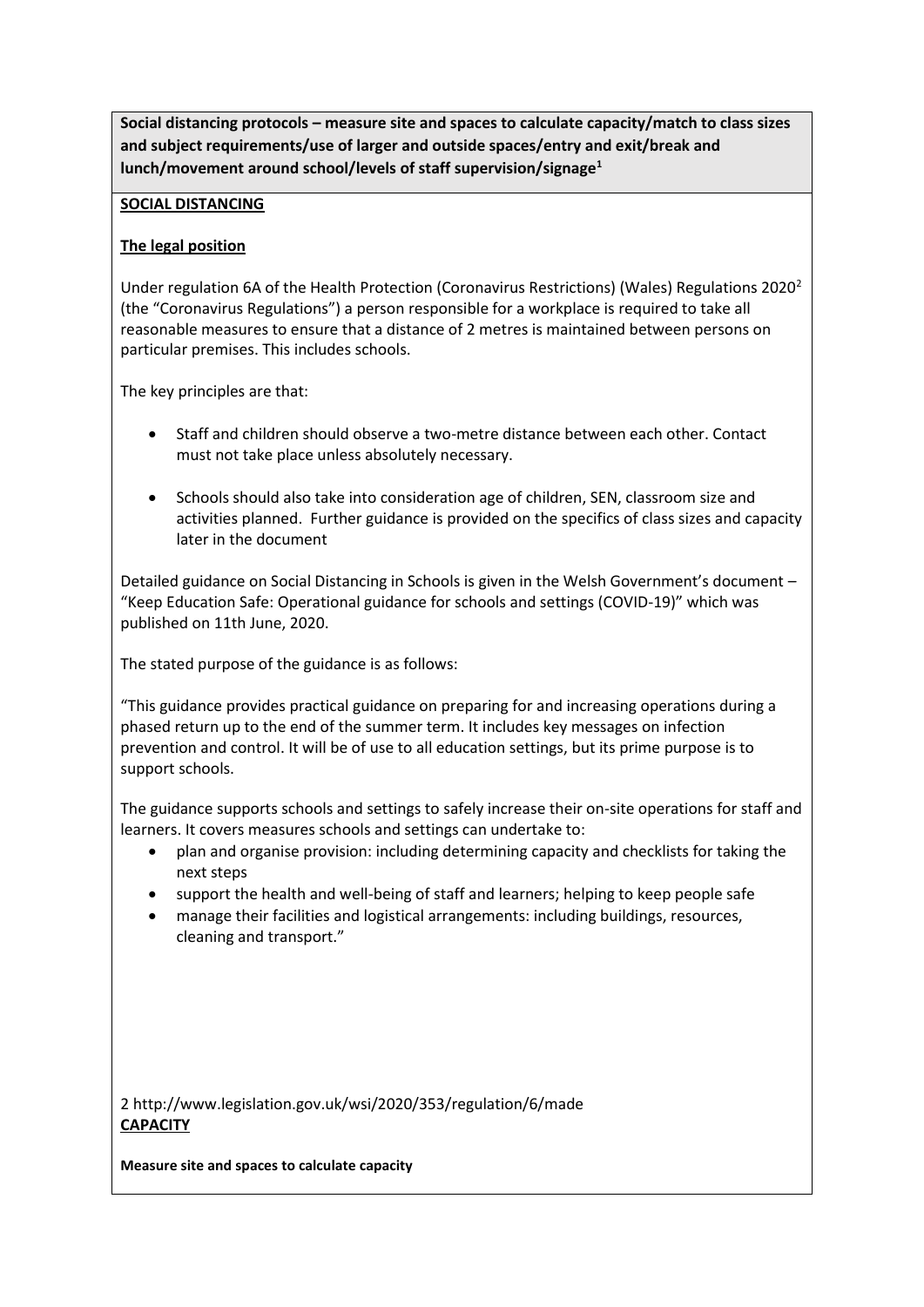All Local Authorities should use the Welsh Government guidelines on Measuring the Capacity of schools in Wales to determine the capacity and admission number for their schools. Some LA's may have more up to date and accurate data than others on their school capacities.

Where LA's have up to date and accurate data, they should base any calculations on the use of space on these calculations. Where LAs may not have up to date and/or accurate data relating to their school buildings, it is not deemed reasonable or practicable within the timescale available to undertake full surveys that would provide this information. LAs should therefore use their best estimate based on the data they already have and seek informal verification from schools on the accuracy of this data. In the medium term, LAs should plan to undertake surveys to gather accurate and up to date information in due course.

#### **Match to class sizes and subject requirements**

In order to assess the basic capacity of schools under social distancing requirements, it will be necessary to look at the physical sizes of classes.

| Size of class $-m^2$ | Nursery/meithrin |                | $\vert$ Yr 1 and 2 $\vert$ Years 3 to 6 |
|----------------------|------------------|----------------|-----------------------------------------|
| 70                   | 11               | $12\,$         | 14                                      |
| 69                   | 11               | 12             | 13                                      |
| 68                   | $11\,$           | 12             | 13                                      |
| 67                   | $11\,$           | 12             | 13                                      |
| 66                   | 11               | 12             | 13                                      |
| 65                   | $10\,$           | 11             | 13                                      |
| 64                   | $10\,$           | 11             | 12                                      |
| 63                   | $10\,$           | 11             | 12                                      |
| 62                   | 10               | 11             | 12                                      |
| 61                   | $10\,$           | $11\,$         | 12                                      |
| 60                   | 10               | $10\,$         | 12                                      |
| 59                   | 9                | 10             | 11                                      |
| 58                   | 9                | $10\,$         | $11\,$                                  |
| 57                   | 9                | $10\,$         | $11\,$                                  |
| 56                   | 9                | $10\,$         | 11                                      |
| 55                   | 9                | $10\,$         | 11                                      |
| 54                   | 9                | 9              | 10                                      |
| 53                   | 8                | 9              | 10                                      |
| 52                   | 8                | 9              | 10                                      |
| 51                   | 8                | 9              | 10                                      |
| 50                   | 8                | 9              | 10                                      |
| 49                   | 8                | 8              | 9                                       |
| 48                   | 8                | 8              | 9                                       |
| 47                   | $\overline{7}$   | 8              | 9                                       |
| 46                   | $\overline{7}$   | 8              | 9                                       |
| 45                   | $\overline{7}$   | 8              | 9                                       |
| 44                   | $\overline{7}$   | 8              | 8                                       |
| 43                   | $\overline{7}$   | $\overline{7}$ | 8                                       |
| 42                   | $\overline{7}$   | $\overline{7}$ | 8                                       |

The table below outlines **primary school** capacity calculations based on class sizes.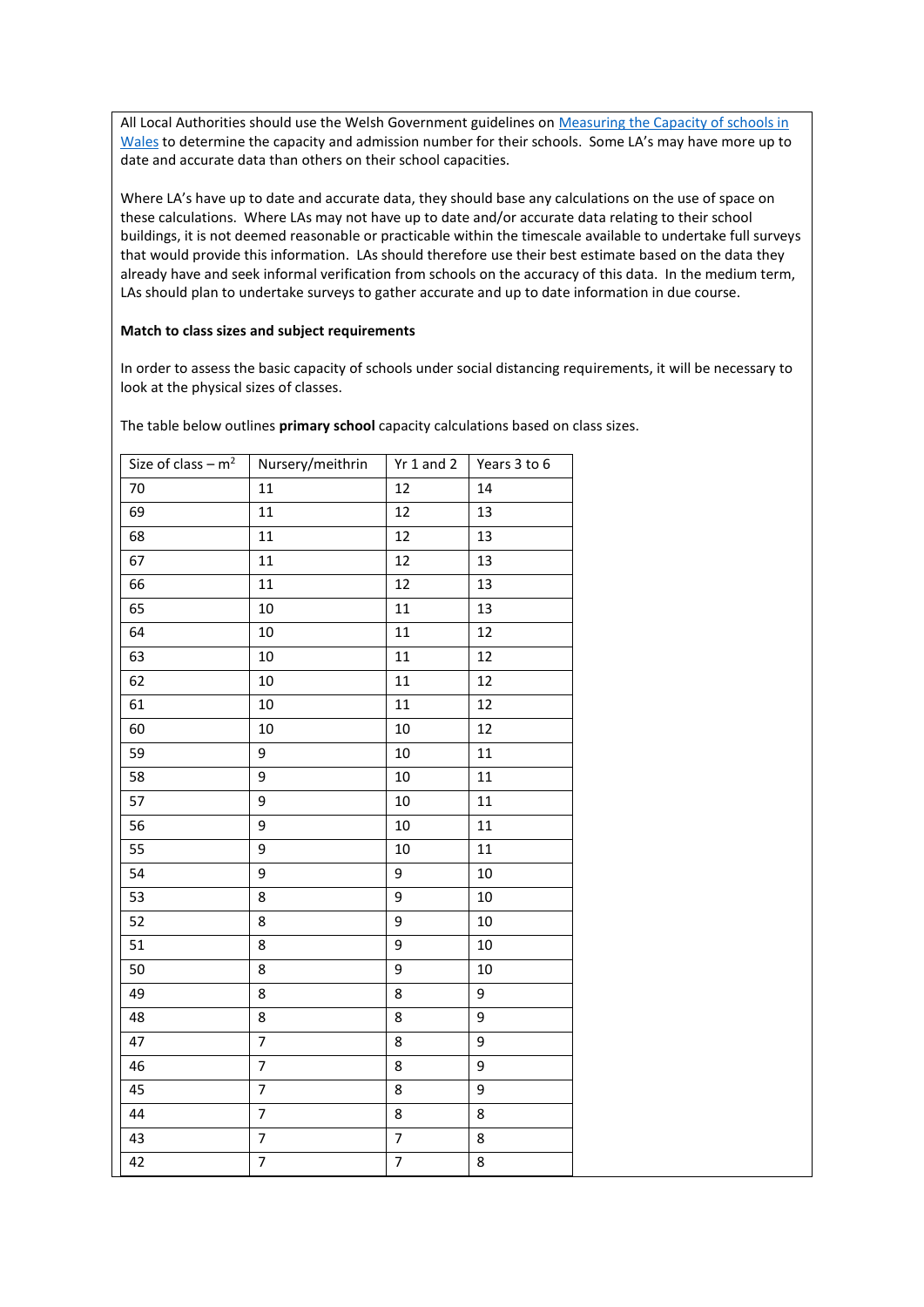| 41 | 6 |   | 8 |
|----|---|---|---|
| 40 | 6 |   | 8 |
| 39 | 6 |   |   |
| 38 | 6 | 6 |   |
| 37 | 6 | 6 |   |
| 36 | 6 | 6 |   |
| 35 |   | 6 |   |

The assumptions made for this calculation are that Infants and Reception pupils require a 6m2 area to maintain social distancing, Year one and 2 require 5.5m<sup>2</sup> and years 3 to 6 require 5m<sup>2</sup>. It is also assumed that in the primary sector there are no additional subject related space requirements – this is in accordance with Building Bulletin 99

All these allowances per child are significantly higher than the  $4m<sup>2</sup>$  allowance that should in theory allow  $2m$ social distancing. The additional allowance per child is given in order to allow for storage, staff, fixed furniture (sinks, fixed shelving etc). The higher allowances for younger children are provided as it is recognised that they are less likely to understand boundaries and distancing rules and therefore further physical or other restrictions may be necessary.

**As a general ball park figure, these assumptions result in school capacity being reduced to 1/3 of normal school capacity in the primary sector.**

In the **Secondary sector**, there is added complication due to the need for subject specific spaces which have different size recommendations as outlined in Building Bulletin 98. **Section To be added**

#### **Use of larger and outside spaces**

The principle of social distancing applies in larger areas such as halls and outside spaces in the same way as they do for classrooms.

School halls and sport halls should NOT be used for physical education or other physical activities. The increased perspiration, effort and heavier breathing that is associated with physical activity in an enclosed space has been associated with outbreaks in other countries and is considered a high risk activity.

The use of halls to increase the space for lessons could be considered and may be an appropriate use of the space should the need arise to have more than one class of pupils together. Strict social distancing should continue to be observed. The calculations for classrooms would continue to be valid for such usage i.e 6, 5.5 and  $5m^2$  per pupil for Nursery/reception, years 1 and 2 and years 3-6 respecively.

Schools should take full advantage of outdoor play spaces but should ensure that planning and supervision ensures that social distancing is observed and consideration given to designated separate areas. The sharing of equipment and apparatus should be avoided or if not possible, minimised. For certain types of apparatus or equipment, disinfection between uses may be possible and appropriate – e.g. hula hoops, balls. Disinfection could be undertaken by means of disinfecting wipes or soap and water. For other types of apparatus, e.g large outdoor play equipment this would not be considered practicable.

### **ENTRY AND EXIT**

Entry and exit to school sites is a potential point of congestion and a risk of compromising social distancing requrements..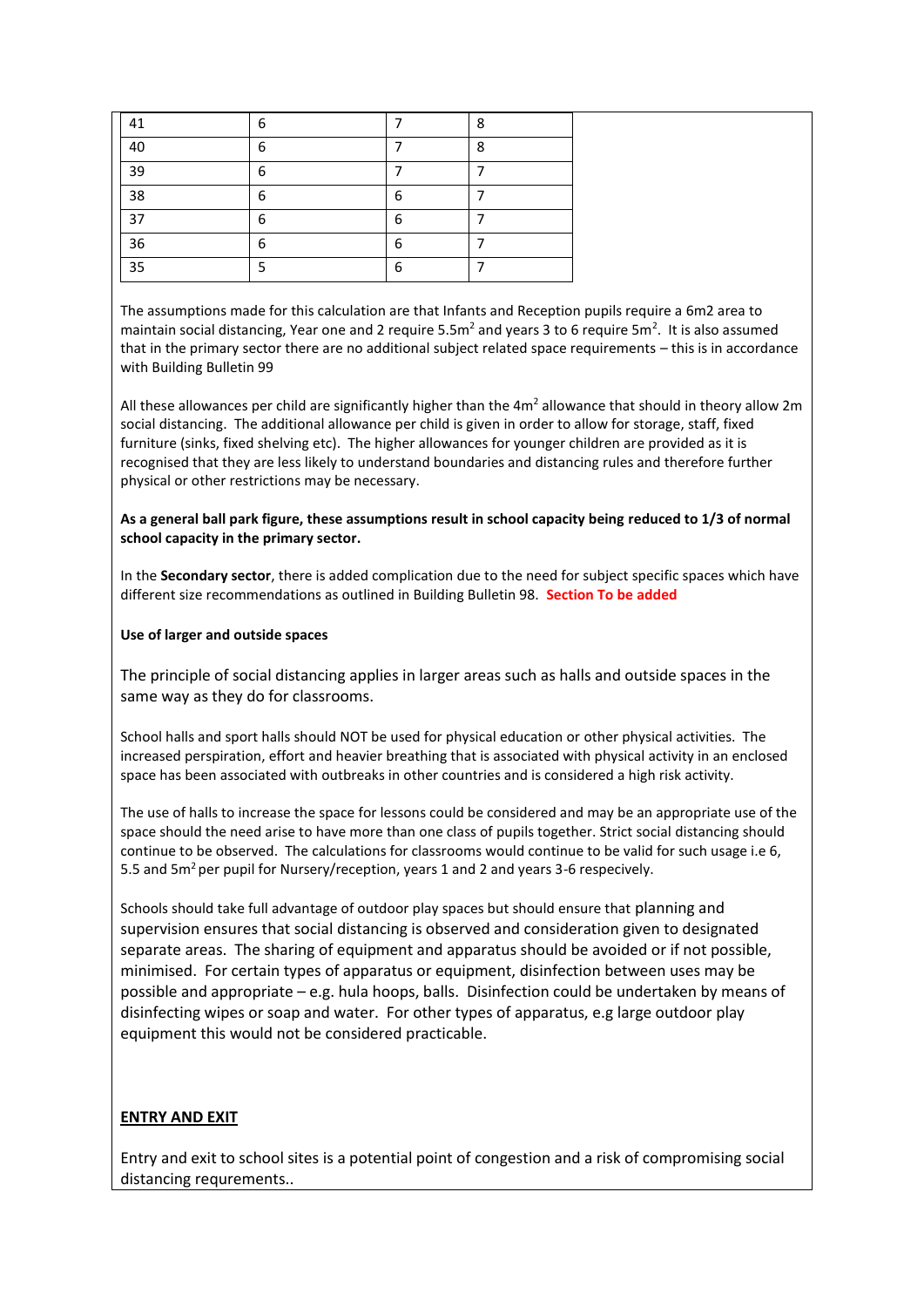Where schools have sufficient on site space available, schools should consider marking out queueing systems and floor markings that promote social distancing. Marking may be by use of tapes, spray paint or physical barriers such as cones or tapes.

Local Authorities may wish to consider bulk purchases of such items for re-distribution to schoools as required.

In large schools, consideration may be given to staggering or timetabling arrival and departure times to minimise congestion.

Prior to any school re-opening, schools should send clear messages to parents and carers outlining the steps the school has put in place to ensure social distancing.

Authorities should consider whether central purchasing of marking and barrier materials would be appropriate.

### **BREAK AND LUNCH**

As with entry and exit, break and lunch time could give rise to congestion and a reduced level of social distancing. Each school building is different and there is no one size fits all solution to minimise a reduction in social distancing.

Schools should consider one way systems within schools if the design of the building allows this as well as staggering of break and lunch times to minimise circulation within the school and numbers of pupils in the outside spaces at any one time.

Schools should aim to provide a clear and constant message through the use of social distancing and safety signage. Social Distancing and Safety Signs effectively communicate key instructions to staff, pupils and service providers.

Floor and wall graphics provide an efficient way of giving directional cues e.g. floor distance markers. The use of stickers are ideal for toilets, washrooms, canteens and doorways to remind users of the social distancing measures in place, to reinforce hygiene and safety policies and to provide instruction.

### **MOVEMENT AROUND SCHOOL**

As with preparing for Break and lunch time, schools should assess the best routes around the school buildings to ensure social distancing.

# **SIGNAGE**

All schools should have adequate an appropriate signage to remind learners, staff and any visitors that may be permitted of the measures put in place to ensure social distancing, hygiene and other disease control measures.

Local Authorities may wish to consider the bulk purchase of signage to re-distribute to schools.

# **TOILETS**